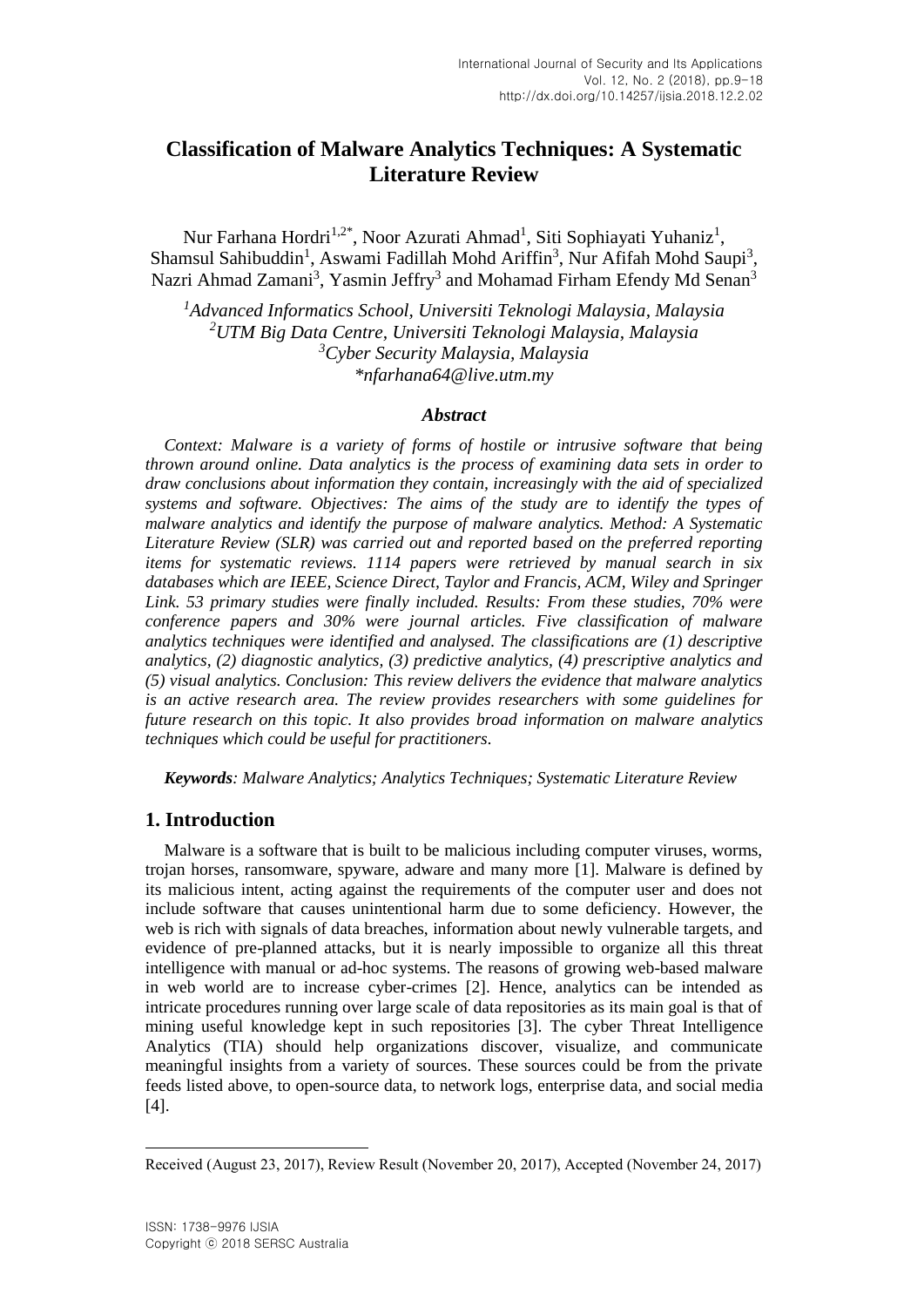In recent years, there has been an increasing interest in malware prediction techniques. In 2008, [5] Konrad and co-workers has aimed to exploit behavioral patterns for classification of malware and proposed a method for learning and discrimination of malware behavior. They have applied Machine Learning (ML) technique which is Support Vector Machine (SVM) to identify the shared behavior of each malware family. In the same vein, Yusoff and Jantan (2011) proposed the usage of Genetic Algorithm to optimize the malware classification system as well as malware prediction. This new malware classification system has an ability to train and learn by itself, so that it can predict the current and upcoming trend of malware attacks [6]. As latest as 2016, an interesting research by [7] attempted to use Deep Learning (DL) to model the malware system call sequences for malware classification. The results of DL outperform Hidden Markov Model and SVM techniques in malware classification.

Apart from that, we have not found any paper that is related to Systematic Literature Review (SLR) on malware analytics techniques. Therefore, the purpose of this paper is to systematically review the current literature on malware analytics techniques. Findings may assist researchers in to design a powerful study that could appropriately determine the potential of the classification malware analytics in cybercrimes.

## **2. Review Method**

In this paper, we have selected SLR as our method to identify the types and purpose of malware analytics. We used SLR guidelines as in research of [8] which SLR is a form of secondary study that uses a well-defined methodology. According to the guidelines, there are three repeated phases in SLR which is planning, conducting and reporting. In this section, we will focus on the planning phase which involves defining the research objectives and how the review is carried out.

### **2.1. Review Design**

This section describes the groundwork of the review by defining the SLR research questions and search keywords.

## **2.1.1. SLR Research Questions (RQ)**

As mentioned above, this paper intended to identify the types for malware analytics. The SLR RQ that we need to answer in this paper is as follows:

"*What are different types and purpose of malware analytics?*"

### **2.1.2. Search Process**

This paper has selected six databases to perform the SLR search process. There are IEEE Xplore, Science Direct, Taylor and Francis, ACM Digital Library, Wiley Online Library and Springer Link. The following search keywords are used to find relevant studies in paper's title, keywords and abstract:

"*Malware AND Analytics AND Techniques*"

### **2.2. Review Conduction**

This section defines the review protocol for conducting the SLR. The SLR review protocol refers to structure and rules of conducting the review.

### **2.2.1. Inclusion and Exclusion Criteria**

According to an SLR from [9], the inclusion criteria are the title and abstract must be written in English, the paper is a full-text article and the focus of the paper is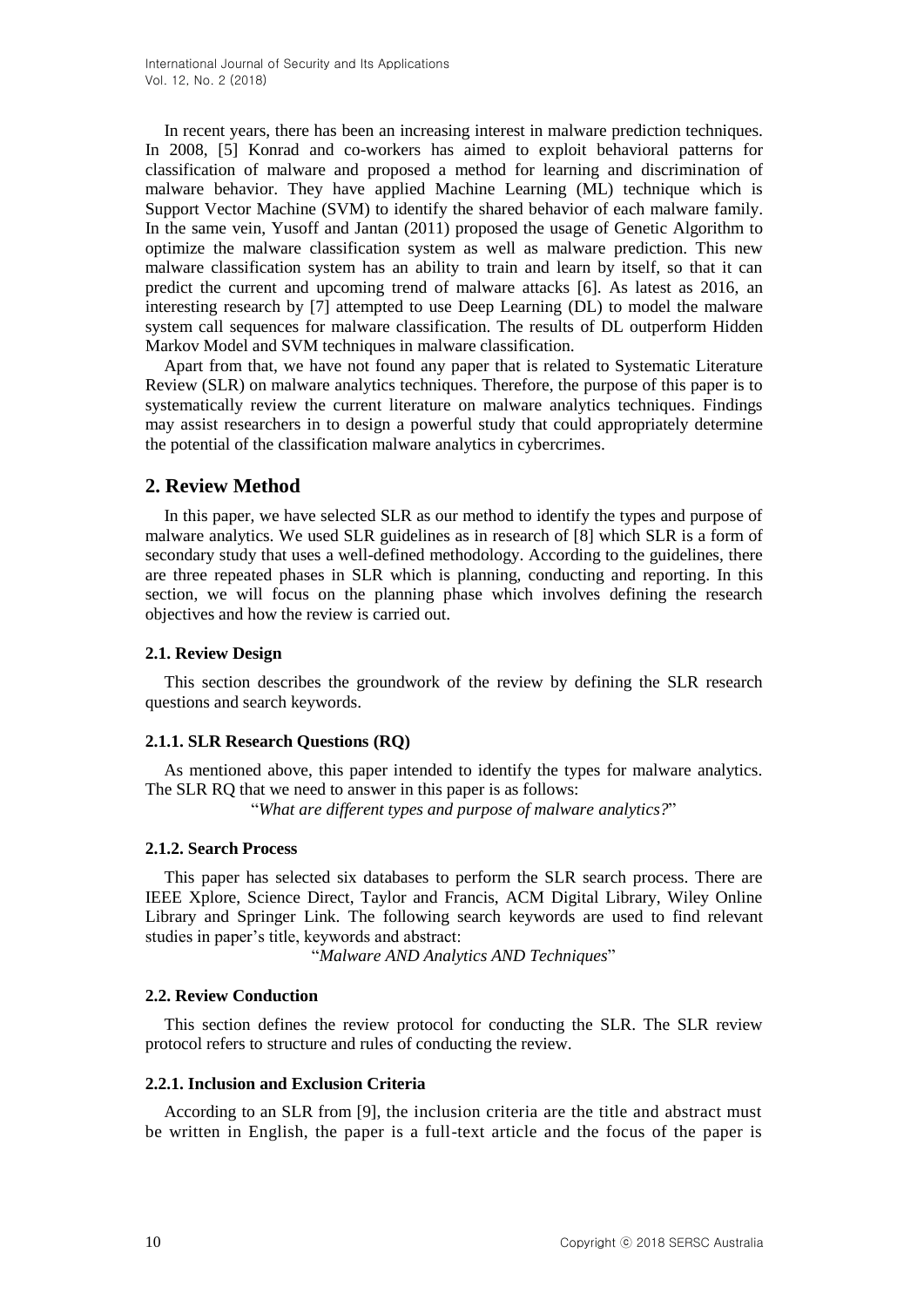based on RQ of the SLR. While for the exclusion criteria are the paper is not written in English, cannot access the articles, duplicate studies and short papers.

### **2.2.2. Quality Assessment (QA)**

According to the guidelines of SLR [8], four Quality Assessment (QA) questions must be defined in order to assess the quality of the research of each proposal and to provide a quantitative comparison between them. The scoring procedures are Y (Yes  $= 1$ ), P (Partly  $= 0.5$ ) and N (No  $= 0$ ). The quality assessment questions defined in this SLR were:

- 1. Was the articles referred?
- a. Yes: it either explicitly describe the types of malware analytics
- b. Partially: it only mentioned a few either the types of malware analytics
- c. No: it neither described nor mentioned types of malware analytics
- 2. How clearly are the work limitations documented?
- a. Yes: it clearly explained the limitation the types of malware analytics
	- b. Partially: it mentioned the limitation but did not explain why
- c. No: it did not mention the limitation
- 3. Were the findings credible?
- a. Yes: the study was methodologically explained so that the finding can be trust
- b. Partially: the study was methodologically explained but not in details
- c. No: the study was not methodologically explained
- 4. How well has diversity of perspective and context been explored?
- a. Yes: it explicitly explains various perspectives on types of malware analytics
- b. Partially: it mentioned the various perspectives on types of malware analytics
- c. No: it did not mention the various perspectives on types of malware analytics

### **2.2.3. Data Extraction**

Table 1 indicates the data extraction form that is employed for all selected primary studies to carry out an in-depth analysis.

| No             | <b>Extracted Data</b>             | Description                                                           | Type    |
|----------------|-----------------------------------|-----------------------------------------------------------------------|---------|
|                | Identity of study                 | Unique identity for the study                                         | General |
| 2              | <b>Bibliography references</b>    | Authors, year of publication, title and<br>source of publication      | General |
| -3             | Type of study                     | Book, journal paper, conference paper,<br>workshop paper, white paper | General |
| $\overline{4}$ | The types of malware<br>analytics | Description of the types of malware<br>analytics                      | RQ.     |
| -5             | Findings/Contributions            | Indicating findings and contributions of<br>the study                 | General |

**Table 1. Data Extracted Form**

### **2.2.4. Synthesis**

Results from the analysis through SLR revealed 53 studies for further consideration. Figure 1 shows the number of studies after each defined process. While Figure 2 indicates the number of type of study, which stands in selected paper for review and type conference has the higher selected study per type compared to journal. Figure 3 illustrates a temporal trend of the included articles related to malware analytics issues. The linear trend indicates the studies on the malware analytics issues increased steadily throughout the years. As we can see in Figure 3, a surge of publication on malware analytics has been recorded in 2016 with 14 publications.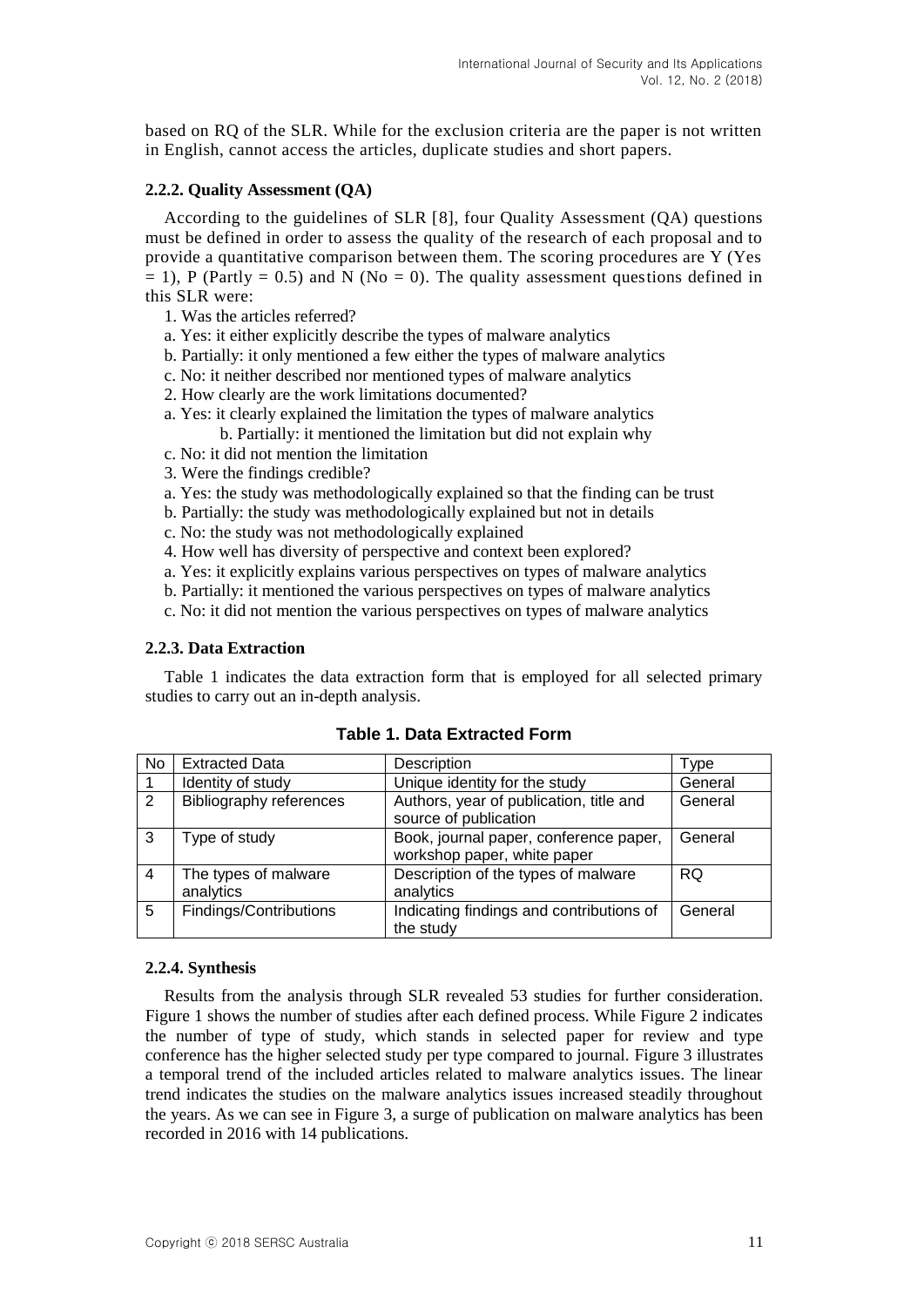International Journal of Security and Its Applications Vol. 12, No. 2 (2018)



**Figure 1. Finding Primary Studies Procedure**



**Figure 2. Numbers of Selected Study per Type**



**Figure 3. Types of Malware Analytics Publications**

# **3. Results**

This section explains the findings and discussion of this review to answer the defined SLR RQ.

# **3.1. Finding RQ**

RQ: What are different types and purpose of malware analytics?

As regards with this RQ, we analyzed the data and as a result, five types of malware analytics are identified. They are (1) Descriptive analytics, (2) Diagnostic analytics, (3) Predictive analytics, (4) Prescriptive analytics and (5) Visual analytics. According to 53 papers that we have read, Figure 4 shows the percentage of each type of malware analytics. Each paper can have one or up to five types of malware analytics that have been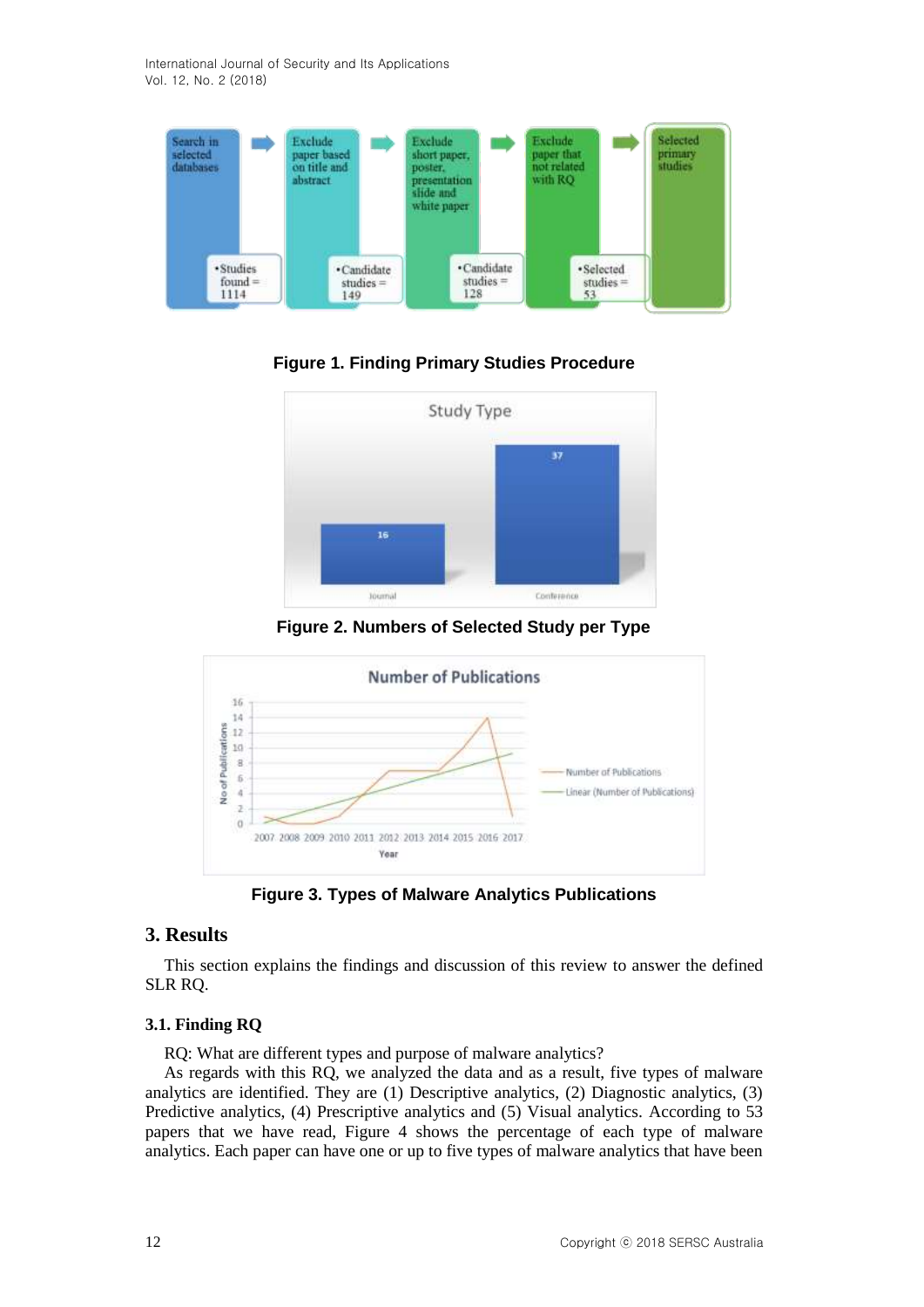discussed. Table 2 depicts the number of primary studies addressing the identified type of malware analytics. Type (1), (2) and (3) have more than 20 papers addressed the types of malware analytics which is 21, 22 and 28 papers respectively. While Type (4) and (5) have almost same number of papers which are addressed by 8 and 9 papers respectively.



**Figure 4. Percentage of Each Type of Malware Analytics over 53 Papers**

| No. | Types                     | Number of<br>Papers | <b>Study Identifiers</b>                                                                                                                  |
|-----|---------------------------|---------------------|-------------------------------------------------------------------------------------------------------------------------------------------|
|     | Descriptive<br>analytics  | 22                  | S1, S5, S6, S7, S8, S13, S16, S19, S20, S21, S27, S28, S32,<br>S35, S38, S44, S45, S47, S49, S50, S51, S53                                |
| 2   | Diagnostic<br>analytics   | 21                  | S1, S5, S6, S7, S8, S13, S19, S20, S21, S27, S28, S32, S35,<br>S38, S44, S45, S47, S49, S50, S51, S53                                     |
| 3   | Predictive<br>analytics   | 28                  | S2, S3, S4, S5, S6, S7, S8, S11, S12, S13, S17, S19, S23,<br>S26, S27, S29, S30, S31, S32, S33, S38, S43, S45, S46,<br>S47, S49, S50, S53 |
| 4   | Prescriptive<br>analytics | 8                   | S2, S34, S36, S37, S40, S42, S52, S53                                                                                                     |
| 5   | Visual<br>analytics       | 9                   | S9, S14, S15, S22, S25, S39, S40, S41, S45                                                                                                |

| Table 2. Number of Primary Study Addressing the Identified Types |  |  |  |  |  |  |  |
|------------------------------------------------------------------|--|--|--|--|--|--|--|
|------------------------------------------------------------------|--|--|--|--|--|--|--|

## **3.2. Quality Assessment**

Once the primary studies of the SLR have been identified, we evaluated them according to the QA questions defined in Section 2.2.2. The score assigned to each study for each question is shown in Table 3.

The row "% total score" shows the percentage of points obtained by all the selected study with regard to the total number of points obtained by all the selected studies in all the QA questions. The last row "% max QA" corresponds to the percentage of points collected by the values assigned for a given QA question over the points that would be collected if every selected study got the highest score. [*i.e* (Total each QA / Total paper) \* 100]

The highest score with a score of 3 obtained by S6, S7, S19, S32, S38, S45, S47, S49, S50 and S53 which represents about 75% of the maximum possible. In contrast, 20% of the selected studies obtained a score of 2.5 and representing 62.5 % of the maximum score that one primary study could get. There are 4 studies that could not get any score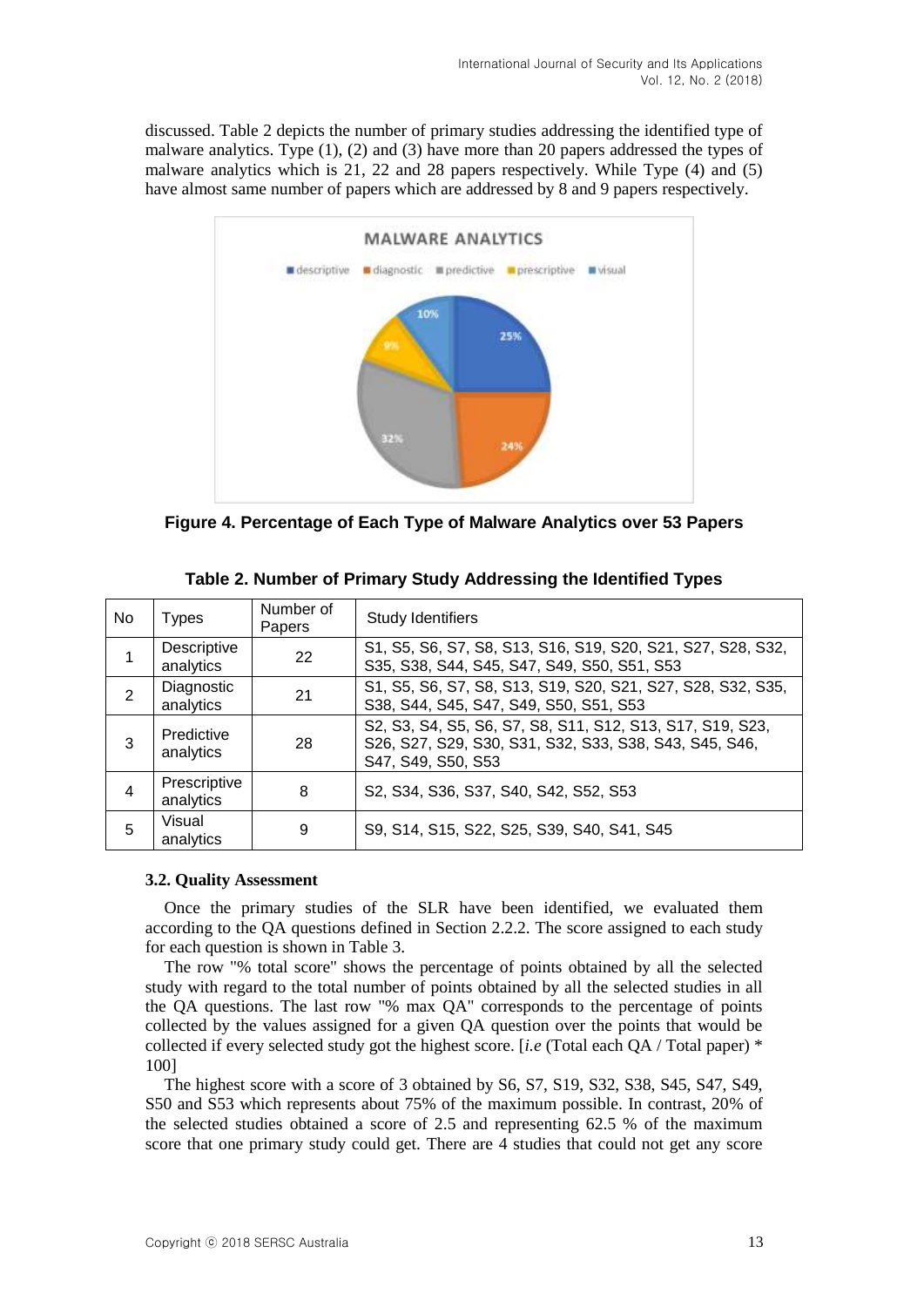which mean that their title and abstract shown that it can give the answer for the RQ for this SLR but after going through the full articles, there is no malware analytics techniques has been discussed. QA3 has the highest percentages of points collected which is 66.04% and follows by QA1, QA2 and QA4 respectively.

| ID             | QA1          | QA <sub>2</sub> | QA3          | QA4          | Total<br>score            | % by<br>Max S | ID                             | QA1  | QA <sub>2</sub> | QA3          | QA4                     | Total<br>score | % by<br>Max S |
|----------------|--------------|-----------------|--------------|--------------|---------------------------|---------------|--------------------------------|------|-----------------|--------------|-------------------------|----------------|---------------|
| s <sub>1</sub> | P            | ${\sf P}$       | Y            | $\mathsf{P}$ | 2.5                       | 62.5          | s29                            | P    | ${\sf P}$       | ${\sf P}$    | ${\sf N}$               | 1.5            | 37.5          |
| s <sub>2</sub> | P            | P               | Y            | $\mathsf{P}$ | 2.5                       | 62.5          | s30                            | P    | $\mathsf{P}$    | ${\sf P}$    | $\overline{\mathsf{N}}$ | 1.5            | 37.5          |
| s3             | P            | P               | $\mathsf{P}$ | $\mathsf{N}$ | 1.5                       | 37.5          | s31                            | P    | ${\sf P}$       | ${\sf P}$    | ${\sf N}$               | 1.5            | 37.5          |
| s4             | P            | P               | P            | $\mathsf{N}$ | 1.5                       | 37.5          | s32                            | Υ    | $\mathsf{P}$    | Υ            | $\mathsf{P}$            | 3              | 75            |
| s5             | P            | P               | Y            | $\mathsf{P}$ | 2.5                       | 62.5          | s33                            | P    | $\mathsf{P}$    | $\mathsf{P}$ | $\mathsf{N}$            | 1.5            | 37.5          |
| s <sub>6</sub> | Υ            | ${\sf P}$       | Y            | $\mathsf{P}$ | $\mathbf 3$               | 75            | s34                            | P    | $\mathsf{P}$    | $\mathsf{P}$ | $\overline{\mathsf{N}}$ | 1.5            | 37.5          |
| s7             | Υ            | ${\sf P}$       | Υ            | $\mathsf{P}$ | 3                         | 75            | s35                            | P    | ${\sf P}$       | Υ            | $\sf P$                 | 2.5            | 62.5          |
| s8             | P            | P               | Υ            | P            | 2.5                       | 62.5          | s36                            | P    | ${\sf P}$       | P            | ${\sf N}$               | 1.5            | 37.5          |
| s9             | $\mathsf{P}$ | ${\sf P}$       | $\sf P$      | $\mathsf{N}$ | 1.5                       | 37.5          | s37                            | P    | ${\sf P}$       | ${\sf P}$    | ${\sf N}$               | 1.5            | 37.5          |
| s10            | N            | N               | $\mathsf{N}$ | ${\sf N}$    | 0                         | $\mathsf 0$   | s38                            | Υ    | ${\sf P}$       | Υ            | $\sf P$                 | 3              | 75            |
| s11            | P            | ${\sf P}$       | ${\sf P}$    | $\mathsf{N}$ | 1.5                       | 37.5          | s39                            | P    | ${\sf P}$       | ${\sf P}$    | ${\sf N}$               | 1.5            | 37.5          |
| s12            | P            | P               | P            | $\mathsf{N}$ | 1.5                       | 37.5          | s40                            | P    | ${\sf P}$       | Υ            | ${\sf P}$               | 2.5            | 62.5          |
| s13            | P            | ${\sf P}$       | Y            | ${\sf P}$    | 2.5                       | 62.5          | s41                            | P    | ${\sf P}$       | ${\sf P}$    | ${\sf N}$               | 1.5            | 37.5          |
| s14            | P            | P               | $\mathsf{P}$ | $\mathsf{N}$ | 1.5                       | 37.5          | s42                            | P    | $\mathsf{P}$    | ${\sf P}$    | $\mathsf{N}$            | 1.5            | 37.5          |
| s15            | P            | ${\sf P}$       | $\mathsf{P}$ | $\mathsf{N}$ | 1.5                       | 37.5          | s43                            | P    | ${\sf P}$       | ${\sf P}$    | ${\sf N}$               | 1.5            | 37.5          |
| s16            | P            | P               | P            | $\mathsf{N}$ | 1.5                       | 37.5          | s44                            | P    | $\mathsf{P}$    | Υ            | $\sf P$                 | 2.5            | 62.5          |
| s17            | P            | ${\sf P}$       | $\sf P$      | ${\sf N}$    | 1.5                       | 37.5          | s45                            | Υ    | ${\sf P}$       | Υ            | ${\sf P}$               | 3              | 75            |
| s18            | N            | N               | N            | $\mathsf{N}$ | 0                         | $\mathbf 0$   | s46                            | P    | ${\sf P}$       | P            | ${\sf N}$               | 1.5            | 37.5          |
| s19            | Υ            | ${\sf P}$       | Υ            | ${\sf P}$    | $\ensuremath{\mathsf{3}}$ | 75            | s47                            | Υ    | ${\sf P}$       | Υ            | ${\sf P}$               | 3              | 75            |
| s20            | P            | P               | P            | $\mathsf{N}$ | 1.5                       | 37.5          | s48                            | P    | ${\sf P}$       | P            | $\mathsf{N}$            | 1.5            | 37.5          |
| s21            | P            | P               | Y            | $\sf P$      | 2.5                       | 62.5          | s49                            | Υ    | ${\sf P}$       | Υ            | ${\sf P}$               | 3              | 75            |
| s22            | P            | $\sf P$         | $\sf P$      | $\mathsf{N}$ | 1.5                       | 37.5          | s50                            | Υ    | ${\sf P}$       | Υ            | ${\sf P}$               | 3              | 75            |
| s23            | P            | ${\sf P}$       | $\mathsf{P}$ | $\mathsf{N}$ | 1.5                       | 37.5          | s51                            | P    | ${\sf P}$       | Υ            | ${\sf P}$               | 2.5            | 62.5          |
| s24            | N            | N               | $\mathsf{N}$ | $\mathsf{N}$ | 0                         | $\mathsf 0$   | s52                            | P    | $\mathsf{P}$    | ${\sf P}$    | ${\sf N}$               | 1.5            | 37.5          |
| s25            | P            | ${\sf P}$       | $\mathsf{P}$ | $\mathsf{N}$ | 1.5                       | 37.5          | s53                            | Υ    | ${\sf P}$       | Υ            | $\sf P$                 | 3              | 75            |
| s26            | P            | P               | P            | $\mathsf{N}$ | 1.5                       | 37.5          | Total                          | 29.5 | 24.5            | 35.0         | 10.5                    | 99.5           |               |
| s27            | ${\sf N}$    | N               | ${\sf N}$    | ${\sf N}$    | $\mathsf 0$               | $\mathbf 0$   | $\overline{\%}$ Total<br>score | 29.7 | 24.6            | 35.1         | 10.6                    | 100.0          |               |
| s28            | P            | ${\sf P}$       | Υ            | P            | 2.5                       | 62.5          | $%$ By<br>max QA               | 55.7 | 46.2            | 66.0         | 19.8                    |                |               |

**Table 3. Quality Assessment of Selected Papers**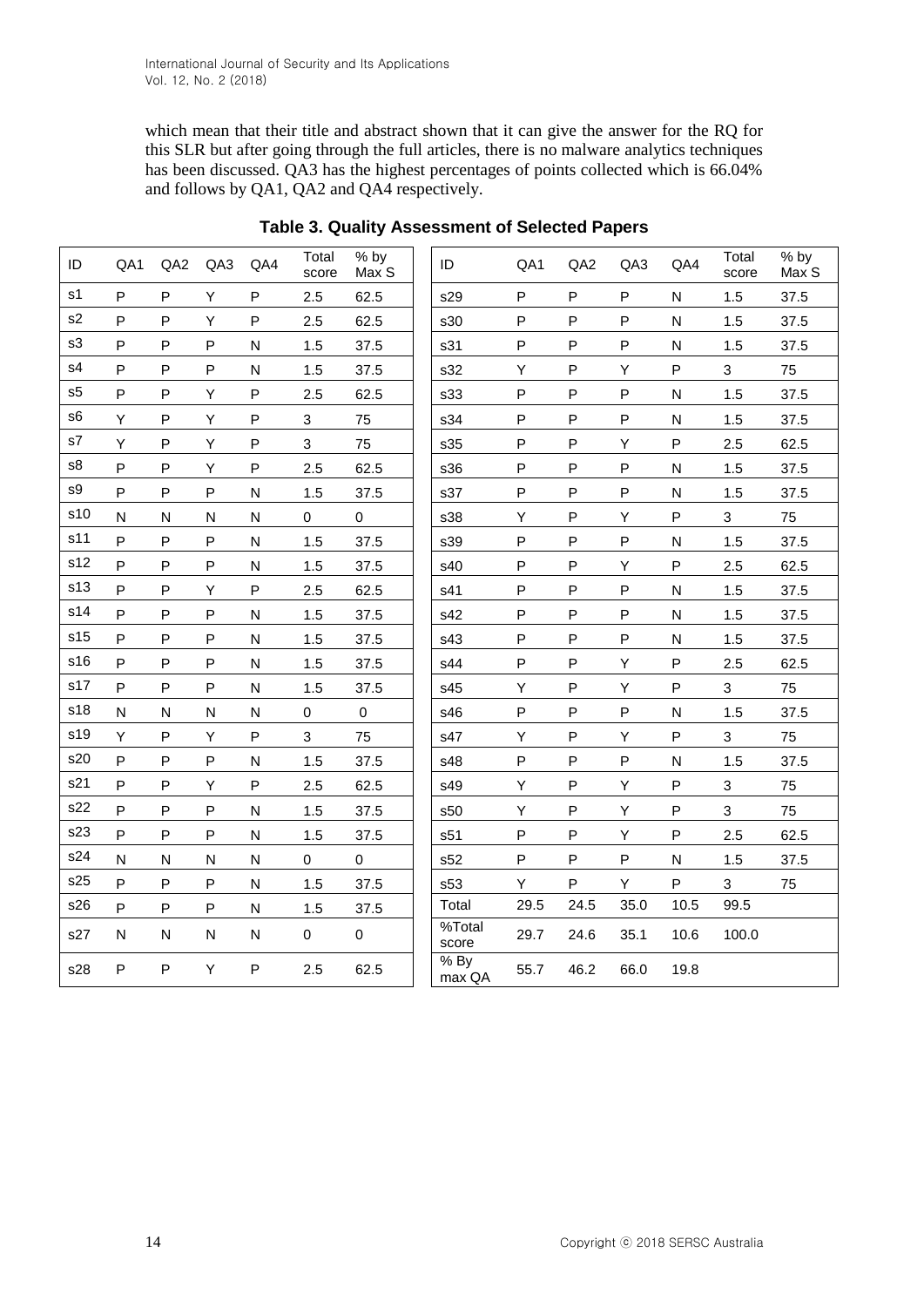# **4. Discussions**

This section provides discussions about this SLR. The discussion is about the RQ mentioned above in Section 2.1.2. The types of malware analytics are as follows:

### **4.1. Descriptive Analytics**

Descriptive analytics is a preliminary stage of data processing that creates a summary of historical data. According to studies in S1, S32 and S44, they must have identified all possible attacks before they need to go through all the security metrics. While for S16, they should have identified the hackers and their specialities. A large number of literatures have explored the use of topic modelling as a technique that can assist experts to analyse malware applications based on their characteristics such as studies in S20, S47, S49 and S53. Data is used to generate the behavioural profile by describing the sensitive application behaviour, S6, S13, S20, S34 and S45. Three studies which are S7, S24 and S51 have pointed out that the use of real name on profile in social media also can attract the attackers.

## **4.2. Diagnostic Analytics**

Diagnostic analytics is a form of advanced analytics which examines data or content to answer the question "Why did it happen?". Surprisingly, most of the studies that have this Type (2) analytics also have the Type (1) analytics. Many authors have reported that various malicious types will exhibit the same behavior by using similar API calls, S6, S13, S20, S38 and S47. As mentioned in S5, their investigation shows that the attackers choose to attack specific client, so that he can aim at fixed cloud provider. S28 and S45 described malware analysis and attribution using Genetic Information. Study by S35 examined that the attackers usually choose the most popular application because they have higher number of malware-free software.

## **4.3. Predictive Analytics**

Predictive analytics is the branch of the advanced analytics which is used to make predictions about unknown future events. S2 used randomization technique to increase entropy of the system and thwart various attack. On the other hand, S6, S13 and S43 conduct the behavior analysis using Machine Learning (ML) techniques for example SVM, Naïve Bayes and Decision Tree. S7 and S11 have classified users into the vulnerability level using Fuzzy Logic. In addition, S8 rely on Random Forests classifier to perform the classification of the malware types. Studies conducted by S19, S26, S47, S49 and S53 mentioned that ML techniques used for large scale monitoring for malware activities. Meanwhile, S17 said that ML technique has been applied to distinguish spam account from normal one using Bayesian Classification Algorithm. Regarding S32, they have proposed a methodology for predicting attacks rates in the presence of extreme values via two approaches: Time Series Theory and Extreme Value Theory. The sentiment analysis also can be identified by Deep Learning (DL), S23 and S50. Author of S45 has proposed a ContrastMiner to distinguish fraudulent from genuine behavior. On the other hand, Data Mining technique is one of the methods used in S46 to reduce number of attribute on some log dataset to classify the traffic log either normal or suspicious. In the same vein, S5 also used Data Mining to categorized user data, split data into chunks to the proper cloud provider. According to S30 work, they have proposed multilayer hybrid strategy for zero-day filtering and phishing emails.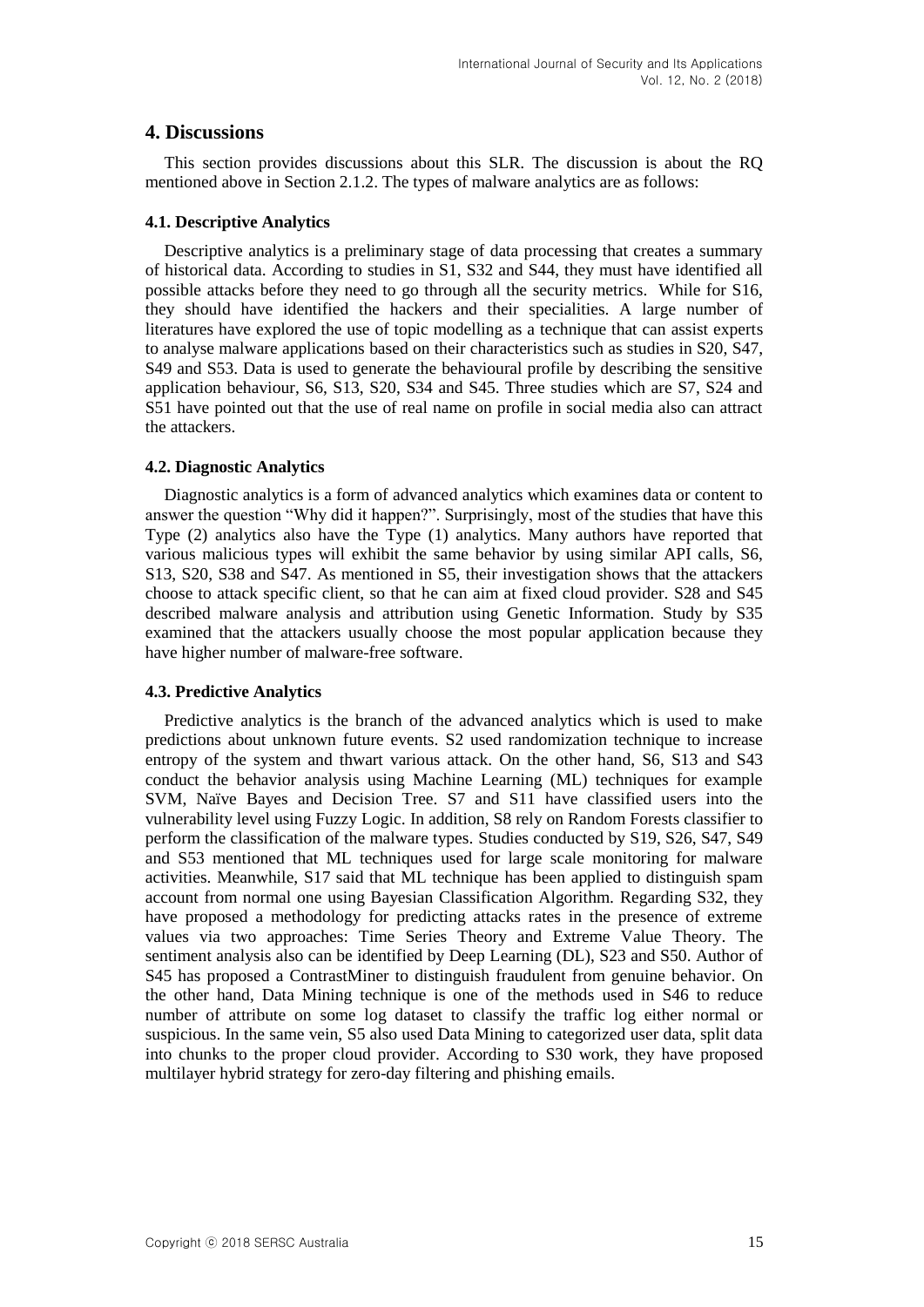## **4.4. Prescriptive Analytics**

Prescriptive analytics is the area of business analytics dedicated to find the best course of action for a given situation. S34 has highlighted issues facing cybersecurity domain in big data environment. Then, S40 and S42 also suggested a few solutions to assist the cybersecurity community for better enumeration malicious software. Author in S52 has proposed MinDroid which offers good performance in terms of detection time and execution cost. While S36 proposed Strider Search Ranger which implemented for antispam. Research by S53 investigated the accuracy of various machine learning models in the context of known and unknown apps, benign and normal apps so that can possible to detect malicious apps. In S37, they identified threats in Healthcare Information Systems (HIS) and implemented effective security systems and policies in healthcare setting.

## **4.5. Visual Analytics**

Visual analytics is an outgrowth of the fields of information visualization and scientific visualization that focuses on analytical reasoning facilitated by interactive visual interfaces. S9 has visualized the detected compromises, threat and attack using D3 Javascript Library. By using Virtual Worlds, S14 and S48 visualized the network traffic. An interesting study conducted by S15, they enhanced the Neural Network to implement the visualization scheme. Based on S22 and S41, they have visualized the result of captured data using Honeyd-Viz which can be used to visualized logs. S39 said that the important of visualization technique is to allow analyst to quickly assessed and interpreted the generated alerts. Hence, S40 presented their visualization techniques for an interactive hex editor and visualizing packed malware. In contrast, S25 visualized the suspicious email messages based on the information provided using Mapping IP Addresses (MIPA) tool.

# **5. Conclusions**

The goal of the paper is to conduct an SLR on the types of malware analytics techniques. Our aims are to identify the type and purpose of the malware analytics techniques. Our results exposed that there are five types of malware analytics techniques which need to be considered. This study will serve as a base for future studies and we would like to stress an idea that has been presented throughout this study. The results of this study indicate that field of malware analytics techniques is currently an active research area as pointed out in Figure 3. Figure 3 reveals that there has been a gradual increase in the number of study in the malware analytics since 2007 up to now. Type of malware analytics include Descriptive Analytics, Diagnostic Analytics, Predictive Analytics, Prescriptive Analytics and Visual Analytics have been discussed in Section 4. Although ML techniques have been widely used to detect, predict and visualize malicious in cybersecurity domain, the accuracy of ML models to support malware analytics still needs much room for improvement.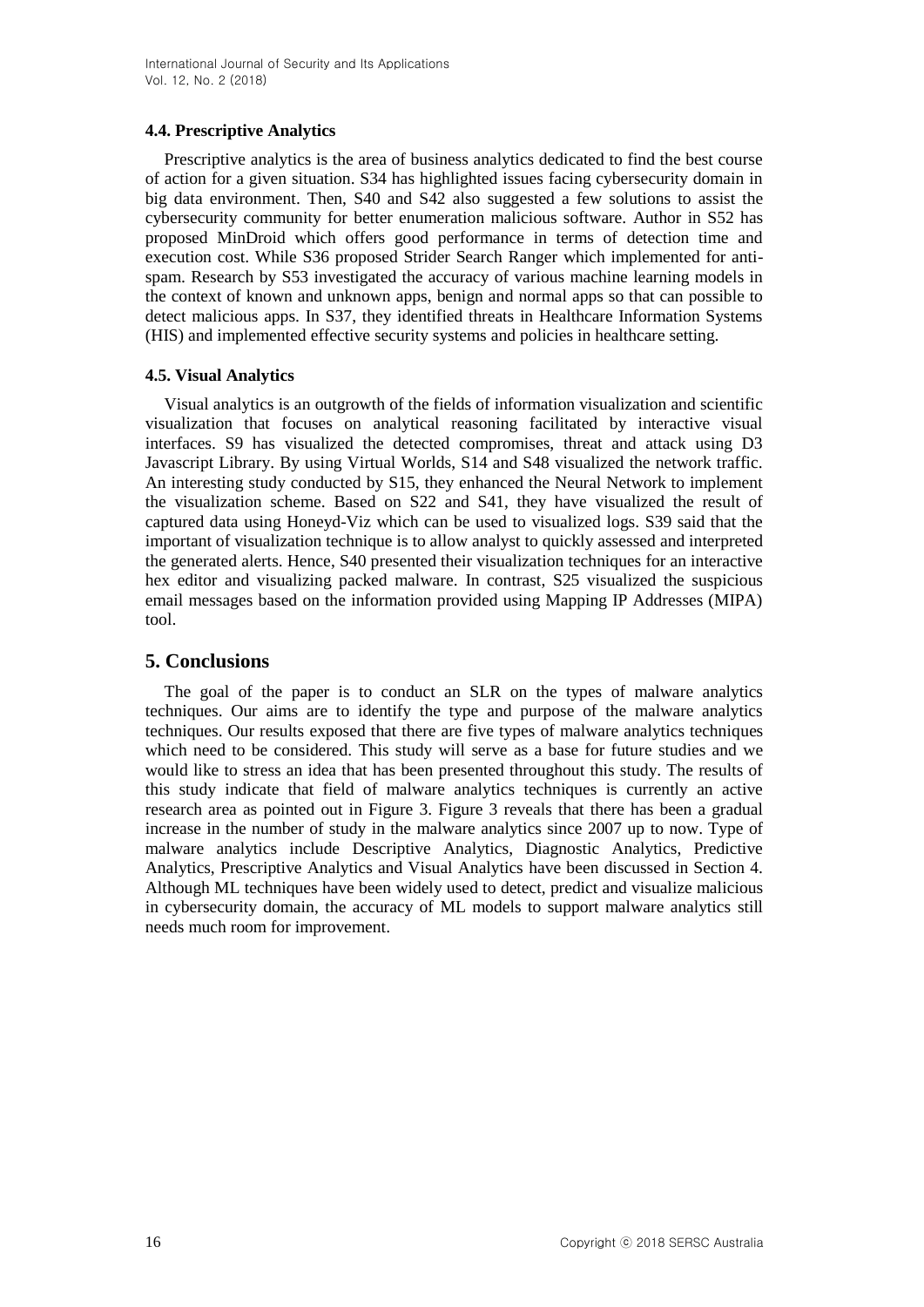| APPENDIX: Primary study review (Additional References) |  |  |
|--------------------------------------------------------|--|--|
|--------------------------------------------------------|--|--|

| #               | <b>Title</b>                                                                                                           | #               | Title                                                                                                              |
|-----------------|------------------------------------------------------------------------------------------------------------------------|-----------------|--------------------------------------------------------------------------------------------------------------------|
| S <sub>1</sub>  | A framework for automating security analysis of the<br>internet of things.                                             | S28             | Malware Analysis and attribution using Genetic<br>Information                                                      |
| S <sub>2</sub>  | A secure architecture design based on application<br>isolation, code minimization and randomization.                   | S <sub>29</sub> | MARFCAT: Fast code analysis for defects and<br>vulnerabilities.                                                    |
| S3              | Agnostic topology-based spam avoidance in large-scale<br>web crawls.                                                   | S <sub>30</sub> | Multilayer hybrid strategy for phishing email zero-day<br>filtering.                                               |
| S4              | An approach for detection and family classification of<br>malware based on behavioral analysis                         | S31             | PhishAri: Automatic realtime phishing detection on<br>twitter                                                      |
| S5              | An Approach to Protect the Privacy of Cloud Data from<br>Data Mining Based Attacks                                     | S32             | Predicting Cyber Attack Rates With Extreme Values.'                                                                |
| S6              | An effective behavior-based Android malware detection<br>svstem.                                                       | S33             | Predictive defense against evolving adversaries                                                                    |
| S7              | An expert system to detect privacy's vulnerability of social<br>networks                                               | S34             | Security Analytics: Big Data Analytics for<br>cybersecurity: A review of trends, techniques and<br>tools           |
| S8              | Analysis of Malware behavior: Type classification using<br>machine learning                                            | S <sub>35</sub> | Spotting the Malicious Moment: Characterizing<br>Malware Behavior Using Dynamic Features.                          |
| S9              | Analysis of Techniques for Visualizing Security Risks and<br>Threats.                                                  | S36             | Strider Search Ranger: Towards an Autonomic Anti-<br>Spam Search Engine                                            |
| S <sub>10</sub> | Andro-Dumpsys: Anti-malware system based on the<br>similarity of malware creator and malware centric<br>information    | S37             | Threats to Health Information Security                                                                             |
| S <sub>11</sub> | Click Trajectories: End-to-End Analysis of the Spam<br>Value Chain                                                     | S38             | Towards a Big Data Architecture for Facilitating Cybe<br>Threat Intelligence.                                      |
| S <sub>12</sub> | Cloud-based Android botnet malware detection system.                                                                   | S39             | Uncovering periodic network signals of cyber attacks.                                                              |
| S <sub>13</sub> | Clustering analysis of malware behavior using Self<br>Organizing Map.                                                  | S <sub>40</sub> | Visualization techniques for efficient malware<br>detection                                                        |
| S <sub>14</sub> | Cognitive cyber situational awareness using virtual<br>worlds                                                          | S41             | Situational Assessment of Intrusion Alerts: A Multi<br><b>Attack Scenario Evaluation</b>                           |
| S <sub>15</sub> | Cyber Incident Response Aided by Neural Networks and<br><b>Visual Analytics</b>                                        | S42             | Information Management and Sharing for National<br><b>Cyber Situational Awareness</b>                              |
| S <sub>16</sub> | Descriptive Analytics: Examining Expert Hackers in Web<br>Forums                                                       | S43             | Machine Learning for the Detection of Spam in<br><b>Twitter Networks</b>                                           |
| S <sub>17</sub> | Don't follow me: Spam detection in Twitter                                                                             | S44             | Determining Risks from Advanced Multi-step Attacks<br>to Critical Information Infrastructures                      |
| S <sub>18</sub> | Dynamic Protection for Critical Health Care Systems<br>Using Cisco CWS: Unleashing the Power of Big Data<br>Analytics. | S45             | Effective detection of sophisticated online banking<br>fraud on extremely imbalanced data                          |
| S <sub>19</sub> | Enhanced telemetry for encrypted threat analytics                                                                      | S46             | Using Data Mining Techniques for Diagnostic of<br>Virtual Systems Under Control of KVM                             |
| S <sub>20</sub> | Exploring the Usage of Topic Modeling for Android<br>Malware Static Analysis                                           | S47             | Comprehensive Behavior Profiling for Proactive<br><b>Android Malware Detection</b>                                 |
| S <sub>21</sub> | Hiding in plain sight: Characterizing and detecting<br>malicious Facebook pages.                                       | S48             | MVSec: multi-perspective and deductive visual<br>analytics on heterogeneous network security data                  |
| S <sub>22</sub> | Honeypots deployment for the analysis and visualization<br>of malware activity and malicious connections               | S49             | Performance Evaluation of a Natural Language<br>Processing Approach Applied in White Collar Crime<br>Investigation |
| S23             | Identifying Top Sellers In Underground Economy Using<br>Deep Learning-Based Sentiment Analysis.                        | S <sub>50</sub> | Improved lexicon-based sentiment analysis for social<br>media analytics                                            |
| S24             | Intrinsically Secure Next-Generation Networks.                                                                         | S51             | A Model for Identifying Misinformation in Online<br>Social Networks                                                |
| S <sub>25</sub> | IP geolocation suspicious email messages.                                                                              | S <sub>52</sub> | Preventive Policy Enforcement with Minimum User<br>Intervention Against SMS Malware in Android<br>Devices          |
| S <sub>26</sub> | Large-Scale Monitoring for Cyber Attacks by Using<br><b>Cluster Information on Darknet Traffic Features</b>            | S53             | Network-based detection of Android malicious apps                                                                  |
| S27             | MAGMA network behavior classifier for malware traffic                                                                  |                 |                                                                                                                    |

| al Inchetations |                                                                                                                    |
|-----------------|--------------------------------------------------------------------------------------------------------------------|
| #               | Title                                                                                                              |
| S28             | Malware Analysis and attribution using Genetic<br>Information                                                      |
| S29             | MARFCAT: Fast code analysis for defects and<br>vulnerabilities.                                                    |
| S30             | Multilayer hybrid strategy for phishing email zero-day<br>filtering.                                               |
| S31             | PhishAri: Automatic realtime phishing detection on<br>twitter                                                      |
| S32             | Predicting Cyber Attack Rates With Extreme Values."                                                                |
| S33             | Predictive defense against evolving adversaries                                                                    |
| S34             | Security Analytics: Big Data Analytics for<br>cybersecurity: A review of trends, techniques and<br>tools           |
| S35             | Spotting the Malicious Moment: Characterizing<br>Malware Behavior Using Dynamic Features.                          |
| S36             | Strider Search Ranger: Towards an Autonomic Anti-<br>Spam Search Engine                                            |
| S37             | Threats to Health Information Security                                                                             |
| S38             | Towards a Big Data Architecture for Facilitating Cyber<br>Threat Intelligence.                                     |
| S39             | Uncovering periodic network signals of cyber attacks.                                                              |
| S40             | Visualization techniques for efficient malware<br>detection                                                        |
| S41             | Situational Assessment of Intrusion Alerts: A Multi<br><b>Attack Scenario Evaluation</b>                           |
| S42             | Information Management and Sharing for National<br><b>Cyber Situational Awareness</b>                              |
| S43             | Machine Learning for the Detection of Spam in<br><b>Twitter Networks</b>                                           |
| S44             | Determining Risks from Advanced Multi-step Attacks<br>to Critical Information Infrastructures                      |
| S45             | Effective detection of sophisticated online banking<br>fraud on extremely imbalanced data                          |
| S46             | Using Data Mining Techniques for Diagnostic of<br>Virtual Systems Under Control of KVM                             |
| S47             | Comprehensive Behavior Profiling for Proactive<br>Android Malware Detection                                        |
| S48             | MVSec: multi-perspective and deductive visual<br>analytics on heterogeneous network security data                  |
| S49             | Performance Evaluation of a Natural Language<br>Processing Approach Applied in White Collar Crime<br>Investigation |
| S50             | Improved lexicon-based sentiment analysis for social<br>media analytics                                            |
| S51             | A Model for Identifying Misinformation in Online<br><b>Social Networks</b>                                         |
| S52             | Preventive Policy Enforcement with Minimum User<br>Intervention Against SMS Malware in Android<br>Devices          |
| S53             | Network-based detection of Android malicious apps                                                                  |